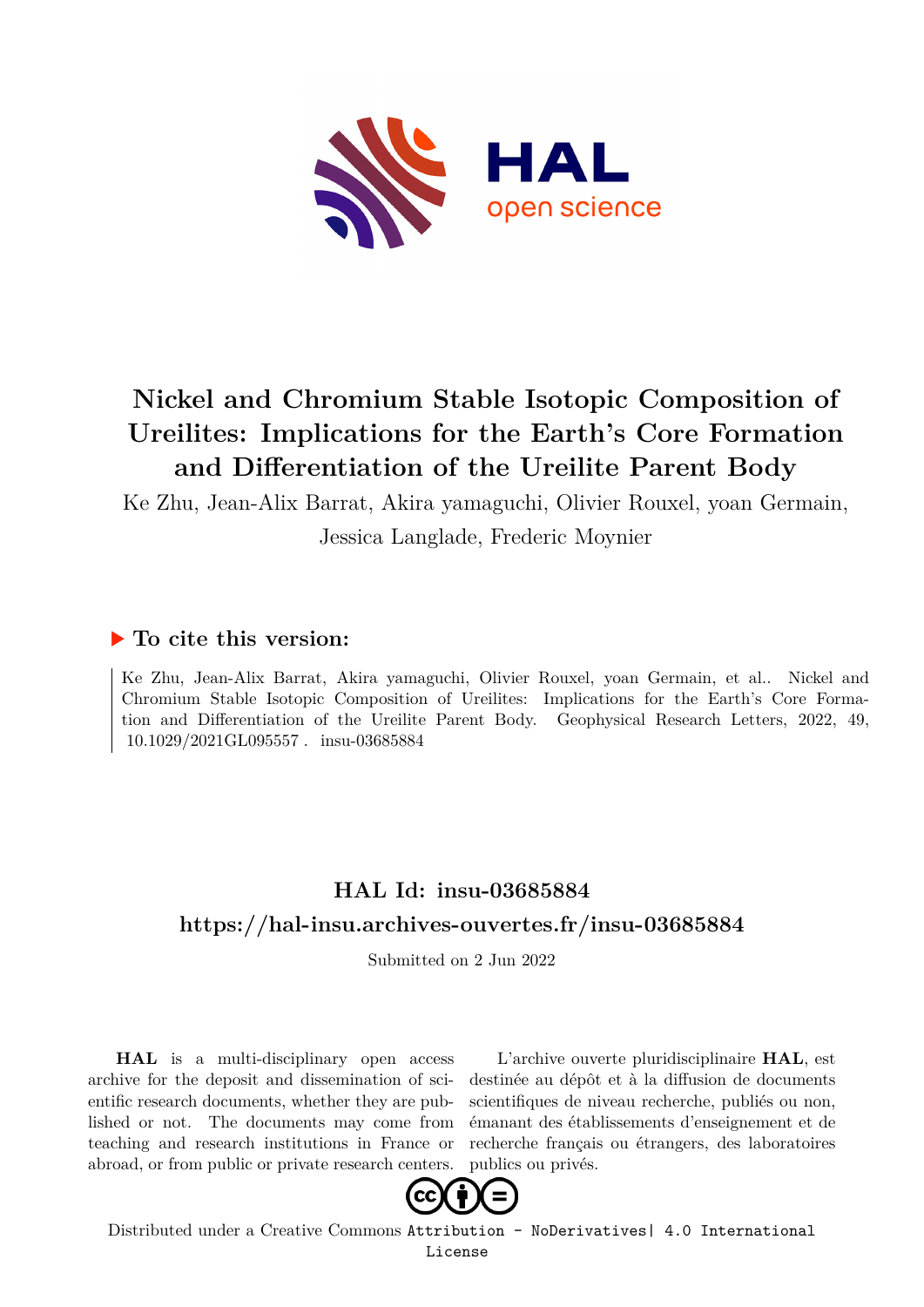

# **Geophysical Research Letters®**

## **RESEARCH LETTER**

10.1029/2021GL095557

#### **Key Points:**

- Planetary magmatic processes do not fractionate Ni stable isotopes
- Ureilite parent body (UPB) has similar  $\delta^{60/58}$ Ni values as chondrites. and Earth's core formation does not fractionate Ni stable isotopes
- Cr stable isotopes recorded partial melting and sulfur-rich core formation on UPB

#### **[Supporting Information:](https://doi.org/10.1029/2021GL095557)**

[Supporting Information may be found in](https://doi.org/10.1029/2021GL095557)  [the online version of this article.](https://doi.org/10.1029/2021GL095557)

#### **Correspondence to:**

K. Zhu (朱柯), zhuke618@foxmail.com

#### **Citation:**

Zhu, K., Barrat, J.-A., Yamaguchi, A., Rouxel, O., Germain, Y., Langlade, J., & Moynier, F. (2022). Nickel and chromium stable isotopic composition of ureilites: Implications for the Earth's core formation and differentiation of the ureilite parent body. *Geophysical Research Letters*, *49*, e2021GL095557. <https://doi.org/10.1029/2021GL095557>

Received 2 SEP 2021 Accepted 10 MAR 2022

#### **Author Contributions:**

**Conceptualization:** Ke Zhu (朱柯), Jean-Alix Barrat **Data curation:** Ke Zhu (朱柯), Olivier Rouxel, Yoan Germain, Jessica Langlade **Formal analysis:** Ke Zhu (朱柯), Jean-Alix Barrat **Funding acquisition:** Ke Zhu (朱柯), Frederic Moynier **Methodology:** Ke Zhu (朱柯), Jean-Alix Barrat **Resources:** Jean-Alix Barrat, Akira Yamaguchi **Supervision:** Ke Zhu (朱柯), Frederic Moynier

© 2022 The Authors.

This is an open access article under the terms of the [Creative Commons](http://creativecommons.org/licenses/by-nc/4.0/)  [Attribution-NonCommercial](http://creativecommons.org/licenses/by-nc/4.0/) License, which permits use, distribution and reproduction in any medium, provided the original work is properly cited and is not used for commercial purposes.

#### ZHU ET AL.

# **Nickel and Chromium Stable Isotopic Composition of Ureilites: Implications for the Earth's Core Formation and Differentiation of the Ureilite Parent Body**

**Ke Zhu (**朱柯**) 1,2 [,](https://orcid.org/0000-0003-3613-7239) Jean-Alix Barrat3,4, [Akir](https://orcid.org/0000-0003-4321-5581)a Yamaguchi5 , Olivier Rouxel6 [,](https://orcid.org/0000-0002-1431-222X) Yoan Germain6 , Jessica Langlade<sup>4</sup> , and Frederic Moynier2**

1 Institut für Geologische Wissenschaften, Freie Universität Berlin, Berlin, Germany, 2 Université Paris Cité, Institut de Physique du Globe de Paris, CNRS UMR 7154, Paris, France, <sup>3</sup>Institut Universitaire de France, Paris, France, <sup>4</sup>Univ Brest, CNRS, IRD, Ifremer, LEMAR, Plouzané, France, 'National Institute of Polar Research, Tokyo, Japan, <sup>6</sup>Unité de Géosciences Marines, IFREMER, Plouzané, France

**Abstract** We report the first Ni and Cr stable isotope data for ureilite meteorites that are the mantle residue of a carbon-rich differentiated planet. Ureilites have similar Ni stable isotope compositions as chondrites, suggesting that the core-mantle differentiation of ureilite parent body (UPB) did not fractionate Ni isotopes. Since the size of Earth is potentially larger than that of UPB; with diameter >690 km), resulting in higher temperatures at the core-mantle boundary of Earth, it can be predicted that the terrestrial core formation may not directly cause Ni stable isotope fractionation. On the other hand, we also report high-precision Cr stable isotope composition of ureilites, including one ureilitic trachyandesite (ALM-A) that is enriched in lighter Cr stable isotopes relative to the main-group ureilites, which suggests that the partial melting occurred on UPB. The globally heavy Cr in the UPB compared to chondrites can be caused by sulfur-rich core formation processes.

**Plain Language Summary** The stable isotope fractionation of siderophile elements is robust to trace the planetary core formation processes. However, whether nickel (Ni) isotopes fractionate during the core formation is highly debated, since the origin of Ni stable isotope difference between bulk silicate Earth and chondrites is not clear. Here, we report high-precision Ni stable isotope data (expressed as  $\delta^{60/58}$ Ni, the per mil deviation of Ni<sup>60</sup>/Ni<sup>58</sup> ratios relative to NIST SRM 986) for ureilite meteorites that come from the mantle of a carbon-rich differentiated body. Ureilites have an average  $\delta^{60/58}$ Ni value of  $0.26 \pm 0.13\%$  (2SD,  $N = 22$ ) that is highly consistent with that of chondrites with  $\delta^{60/58}$ Ni = 0.23  $\pm$  0.14‰ (2SD, *N* = 37), which suggests that planetary core formation does not effectively fractionate Ni stable isotopes. There is a ureilite trachyandesite that enriches lighter Cr stable isotopes ( $\delta^{53}Cr = -0.11 \pm 0.02\%c$ ;  $\delta^{53}Cr$  as the per-mil deviation of  $Cr^{53/52}Cr$ ratios relative to NIST SRM 979) relative to the main-group ureilites ( $\delta^{53}Cr = -0.05 \pm 0.04\%$ ; 2SD,  $N = 10$ ), which suggests that the partial melting occurred on ureilite parent body (UPB). The globally heavy Cr in the UPB compared to chondrites can be caused by sulfur-rich core formation processes.

#### **1. Introduction**

Core formation is one of the most significant stage of planetary formation and evolution (Jones & Drake, 1986), affecting the elemental composition of siderophile (metal-loving) elements. The effect of core formation on the composition of the silicate part of a planet can be reconstructed by using the stable isotope composition of siderophile elements (Bourdon et al., 2018). Nickel (Ni) is a major element in chondrites (>1 wt%), and ∼90% of Ni budget is located into the core (Allègre et al., 1995; McDonough & Sun, 1995). In addition, Ni is a refractory (temperature of 50% condensation,  $T_{c50\%}$  of 1353 K (Lodders, 2003; P. A. Sossi et al., 2019), and mono-state ion (Ni2+) element in planetary mantles, so Ni stable isotopes mostly do not fractionate by volatile processes and magmatic evolution during planetary differentiation. Hence, Ni stable isotopes may be robust to trace planetary core formation by comparison between the compositions of planetary silicate fractions and chondrites that are taken as chemical proxies for bulk Earth and other terrestrial planets (Allègre et al., 1995), considering that the actual samples from the core are not accessible. Previous studies have comprehensively and systematically investigated the Ni stable isotope composition (expressed as  $\delta^{60/58}$ Ni, mass-dependent per mil deviation of Ni $^{60}$ / Ni<sup>58</sup> ratios relative to NIST SRM 986) of chondrites with an average  $\delta^{60/58}$ Ni value of 0.23  $\pm$  0.14‰ (2SD;

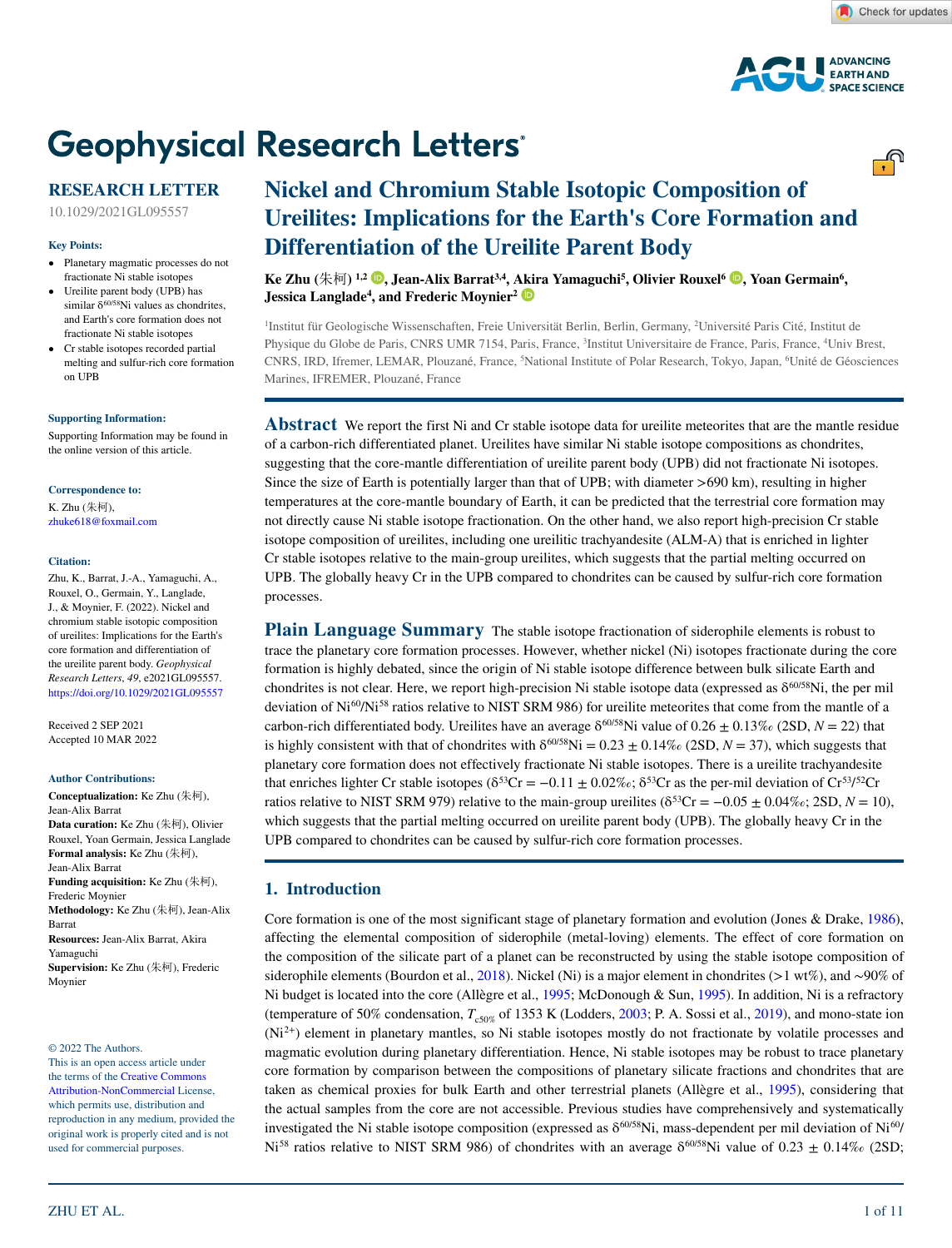

**Validation:** Ke Zhu (朱柯), Frederic Moynier **Writing – review & editing:** Ke Zhu (朱柯), Jean-Alix Barrat, Akira

Yamaguchi, Frederic Moynier

Figure S1 in Supporting Information S1) (Cameron et al., 2009; Chernonozhkin et al., 2016; Gall et al., 2017; Klaver et al., 2020; Moynier et al., 2007; Wang et al., 2021) and of the bulk silicate Earth (BSE) with an average  $\delta^{60/58}$ Ni value of 0.10  $\pm$  0.07‰ (2SD) (Gall et al., 2017; Gueguen & Rouxel, 2021; Klaver et al., 2020; Saunders et al., 2020; Wang et al., 2021). Klaver et al. (2020) first observed the Ni isotope difference between chondrites and BSE, that is,  $\Delta^{60/58}$ Ni<sub>Chondrites-BSE</sub> = ~0.13‰, and interpreted it by terrestrial core formation. However, both *ab-initio* calculation (Guignard et al., 2020; Wang et al., 2021) and high-pressure experiments (Guignard et al., 2020; Lazar et al., 2012) show that core segregation may not effectively induce Ni stable isotope fractionation. Comparison of Ni stable isotope composition of chondrites and the silicate fractions of other planets in the Solar System is another way to test whether core formation fractionates Ni stable isotopes, and the key to unravel the Ni isotope paradox between chondrites and BSE. However, lack of Ni stable isotope data of other planets prohibits us testing this hypothesis.

Ureilite meteorites mostly represent mantle rocks of an early-differentiated carbon-rich planet (Berkley et al., 1980; Wilson et al., 2008; Zhu, Moynier, Schiller, Wielandt, et al., 2020), after the extraction of various types of magmas (Barrat et al., 2016; Bischoff et al., 2014; Cohen et al., 2004; Collinet & Grove, 2020) and a sulfur-rich iron melt (Barrat et al., 2015; Warren et al., 2006). Nickel is a compatible element that will reside in planetary mantles relative to crust; thus, the Ni isotope composition of main-group (unbrecciated) ureilites could be taken to represent that of bulk silicate ureilite parent body (UPB) (BSU = mantle + crustal reservoirs). As such, determining the potential Ni stable isotope difference between ureilites and chondrites could shed light on the core formation effect on Ni isotope fractionation, and further constrain the terrestrial core formation (Klaver et al., 2020). A similar approach using ureilites had been taken to study the effect of core formation on highly siderophile elements (Creech, Baker, Handler, et al., 2017; Creech, Moynier, & Bizzarro, 2017; Hopp & Kleine, 2021). Additionally, the size of UPB is smaller than Earth (Nabiei et al., 2018; Nestola et al., 2020; Schiller et al., 2018), and the effect of isotope fractionation during core formation for the UPB should be larger than that of the Earth due to higher temperature in the core-mantle boundary of larger bodies. More importantly, Ni is more siderophile with decreasing pressure (Bouhifd  $\&$  Jephcoat, 2003), which means more Ni enters the core in small-size planets and Ni stable isotope composition of the silicate portion should be more remarkable for the smaller asteroids compared to Earth. Therefore, if no Ni isotope fractionation was detected during core formation on the UPB, it would represent an additional argument that terrestrial core formation would have not produced any detectable Ni isotope fractionation.

Chromium stable isotopes have also been widely used to study planetary differentiation (Bonnand, Parkinson,& Anand, 2016; Bonnand et al., 2020; Bonnand & Halliday, 2018; Jerram et al., 2021; Shen et al., 2020; P. Sossi et al., 2018; Zhu et al., 2019; Zhu, Moynier, Schiller, & Bizzarro, 2020; Zhu, Moynier, Alexander, et al., 2021; Zhu, Moynier, Schiller, Alexander, Barrat, et al., 2021); however, there is a lack of Cr isotope data for ureilites. Previous Cr isotopic observation about similar Cr stable isotope compositions between chondrites and BSE and data from high pressure experiments have proved that Cr isotopes do not fractionate during core formation (Bonnand, Williams, et al., 2016; Schoenberg et al., 2008; Zhu et al., 2019; Zhu, Moynier, Schiller, Alexander, Barrat, et al., 2021), except for sulfur-rich planets, that is, aubrites (Moynier et al., 2011; Zhu, Moynier, Schiller, Barrat, et al., 2021). Furthermore, the moderately volatile (Tc<sub>50%</sub> = 1291 K (Lodders, 2003; P. A. Sossi et al., 2019; Wood et al., 2019), and multi-valence-state  $(Cr^{2+}$  and  $Cr^{3+}$ ) nature of Cr makes it a powerful tool to track planetary volatilization (P. Sossi et al., 2018; Zhu et al., 2019). In this way, investigating the Cr stable isotope compositions of UPB and comparing it with other planets/asteroids, including Earth (Schoenberg et al., 2008; P. Sossi et al., 2018), Moon (Bonnand, Parkinson, & Anand, 2016; P. Sossi et al., 2018), Vesta (Zhu et al., 2019), and enstatite achondrite parent bodies (Zhu, Moynier, Schiller, Barrat, et al., 2021), may provide insights into the differentiation history of UPB.

Here, we report high-precision Ni stable isotope data (using double spike techniques) for 22 ureilites and three chondrites to calibrate the core formation effect on Ni isotope fractionation and test whether the Ni stable isotope difference between chondrites and BSE could be due to core formation. We also report high-precision Cr stable isotope data (using double spike techniques) for 10 ureilites (mostly overlapping with the sample list for Ni stable isotope measurements) and one ureilitic trachyandesite (ALM-A) from Almahatta Sitta (Bischoff et al., 2014) to understand the origin and evolution of the UPB.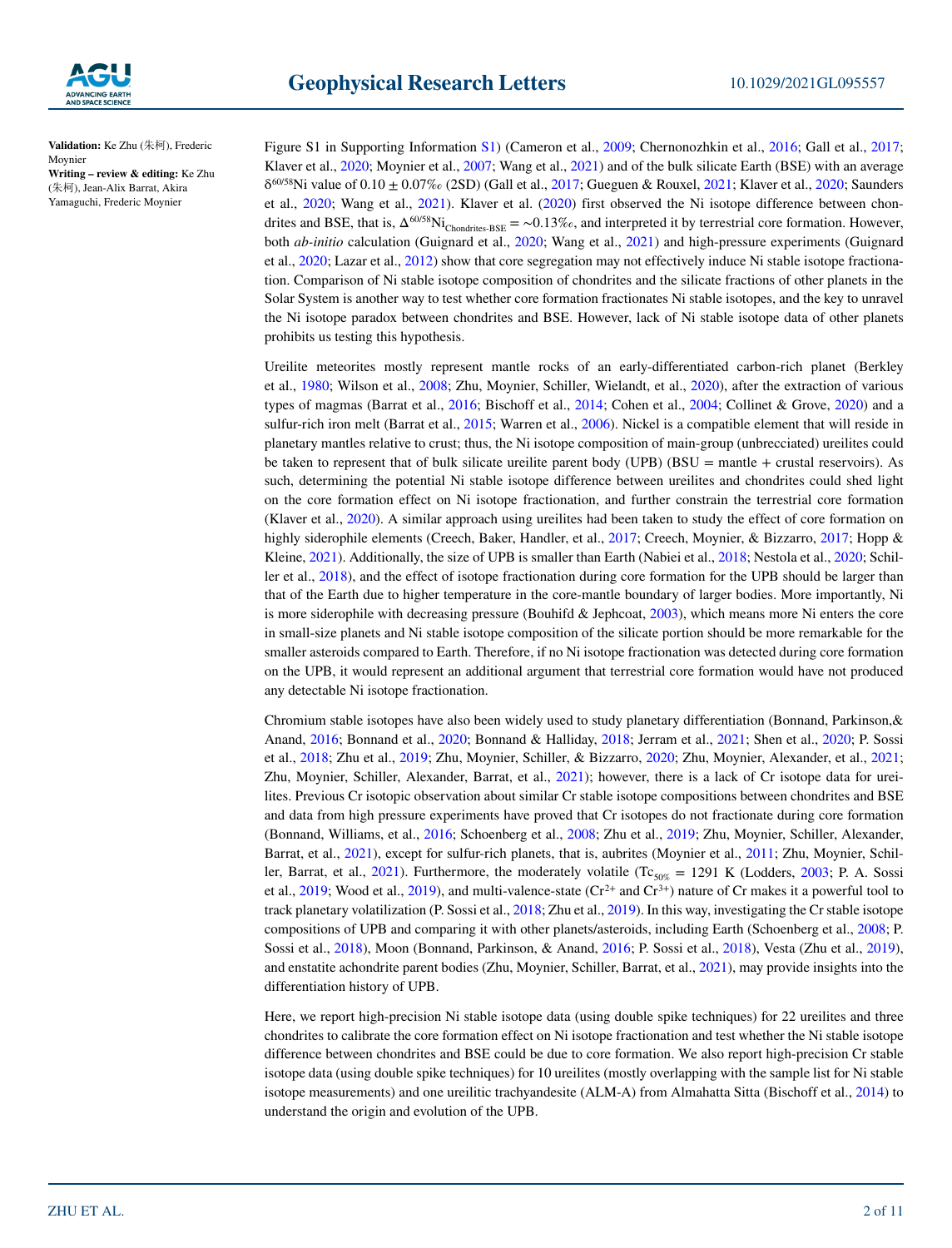

| <b>Table 1</b><br>Ni Contents and Stable Isotope Composition of Ureilites and Chondrites |                  |                         |                      |                          |      |                          |  |  |  |  |
|------------------------------------------------------------------------------------------|------------------|-------------------------|----------------------|--------------------------|------|--------------------------|--|--|--|--|
| Source<br>Sample                                                                         |                  | Fo (olivine core) (Fo%) | Ni content $\mu$ g/g | $\delta^{60/58}$ Ni (%o) | 2SD  | N                        |  |  |  |  |
| Ureilites/Sahara                                                                         |                  |                         |                      |                          |      |                          |  |  |  |  |
| <b>NWA 2236</b>                                                                          | <b>NIPR</b>      | 96.8                    | 1060                 | 0.26                     | 0.02 | $\overline{4}$           |  |  |  |  |
| <b>NWA 4471</b>                                                                          | <b>JAB</b>       | 78.1                    | 3062                 | 0.20                     | 0.02 | $\overline{4}$           |  |  |  |  |
| NWA 11372                                                                                | <b>UBO</b>       | 77.8                    | 926                  | 0.23                     | 0.05 | $\overline{4}$           |  |  |  |  |
| NWA 11373                                                                                | <b>UBO</b>       | 81.3                    | 2360                 | 0.29                     | 0.05 | $\overline{4}$           |  |  |  |  |
| NWA 5555                                                                                 | <b>JAB</b>       | 90.8                    | 1381                 | 0.28                     | 0.03 | $\overline{4}$           |  |  |  |  |
| <b>NWA 5602</b>                                                                          | <b>JAB</b>       | 79                      | n.d.                 | 0.31                     | 0.02 | $\overline{4}$           |  |  |  |  |
| <b>NWA 5884</b>                                                                          | <b>JAB</b>       | 78.6                    | 2272                 | 0.21                     | 0.02 | $\overline{4}$           |  |  |  |  |
| <b>NWA 6056</b>                                                                          | JAB              | 84.8                    | 1269                 | 0.31                     | 0.05 | $\overline{4}$           |  |  |  |  |
| <b>NWA 7349</b>                                                                          | JAB              | 76.5                    | n.d.                 | 0.17                     | 0.05 | $\overline{4}$           |  |  |  |  |
| <b>NWA 7630</b>                                                                          | <b>JAB</b>       | 79.1                    | 3381                 | 0.24                     | 0.06 | $\overline{4}$           |  |  |  |  |
| <b>NWA 7686</b>                                                                          | <b>JAB</b>       | 91                      | 2248                 | 0.37                     | 0.06 | $\overline{4}$           |  |  |  |  |
| <b>NWA 7880</b>                                                                          | <b>JAB</b>       | 78.6                    | 1005                 | 0.24                     | 0.03 | $\overline{4}$           |  |  |  |  |
| <b>NWA 8049</b>                                                                          | JAB              | 84.3                    | 1403                 | 0.24                     | 0.07 | $\overline{4}$           |  |  |  |  |
| Ureilites/Antarctica                                                                     |                  |                         |                      |                          |      |                          |  |  |  |  |
| A 881931                                                                                 | <b>NIPR</b>      | 78.7                    | 997                  | 0.17                     | 0.04 | 3                        |  |  |  |  |
| ALH 77257                                                                                | <b>NIPR</b>      | 86.1                    | 1236                 | 0.22                     | 0.03 | $\overline{\mathcal{L}}$ |  |  |  |  |
| ALH 82130                                                                                | <b>MWG</b>       | 95.2                    | 2110                 | 0.25                     | 0.02 | $\overline{4}$           |  |  |  |  |
| <b>EET 83225</b>                                                                         | <b>MWG</b>       | 88.3                    | 459                  | 0.36                     | 0.03 | $\overline{4}$           |  |  |  |  |
| LAP 03587                                                                                | <b>MWG</b>       | 74.7                    | 840                  | 0.19                     | 0.04 | $\overline{4}$           |  |  |  |  |
| LAR 04315                                                                                | <b>MWG</b>       | 81.9                    | 1661                 | 0.27                     | 0.02 | $\overline{4}$           |  |  |  |  |
| <b>MET 01085</b>                                                                         | <b>MWG</b>       | No olivine              | 429                  | 0.41                     | 0.05 | $\overline{4}$           |  |  |  |  |
| Y 791538                                                                                 | <b>NIPR</b>      | 91.3                    | 1472                 | 0.36                     | 0.03 | $\overline{4}$           |  |  |  |  |
| Y 981810                                                                                 | <b>NIPR</b>      | 78.3                    | 2074                 | 0.26                     | 0.02 | $\overline{\mathcal{L}}$ |  |  |  |  |
| Ureilite Average                                                                         |                  |                         |                      | 0.26                     | 0.13 | 2SD                      |  |  |  |  |
| Chondrites                                                                               |                  |                         |                      |                          |      |                          |  |  |  |  |
| Allende (CV3)                                                                            | <b>USNM 3529</b> |                         | 14760                | 0.23                     | 0.02 | $\overline{4}$           |  |  |  |  |
| Repeat                                                                                   |                  |                         |                      | 0.25                     | 0.02 | $\overline{4}$           |  |  |  |  |
| Orgueil (CI1):                                                                           | <b>MNHN 222</b>  |                         | 10800                | 0.14                     | 0.05 | $\overline{4}$           |  |  |  |  |
| Paris (CM2)                                                                              | <b>MNHN</b>      |                         | 14170                | 0.23                     | 0.02 | $\overline{4}$           |  |  |  |  |
| $BIR-1$                                                                                  | <b>USGS</b>      |                         | 171                  | 0.20                     | 0.02 | 4                        |  |  |  |  |

*Note.* NIPR: National Institute of Polar Research; JAB: Jean-Alix Barrat; UBO: Université de Bretagne Occidentale; MWG: NASA meteorite working group; USNM: National Museum of Natural History; Smithsonian Institution; Washington, DC; MNHN: Museum National d'Histoire Naturelle de Paris; USGS: United States Geological Survey.

## **2. Results**

The detailed sample information, analytical methods, and data quality testing are described in Supporting Information S1, and the measured Ni and Cr stable isotope data are reported in Tables 1 and 2, respectively. There is no systematic δ60/58Ni difference between ureilites from Sahara Desert (0.26 ± 0.11‰, 2SD, *N* = 13) and Antarctica  $(0.28 \pm 0.17\%, 2SD, N = 9)$ . The  $\delta^{60/58}$ Ni variation for main group ureilites is small but clearly outside of the analytical uncertainty, ranging from  $0.17 \pm 0.04\%$  (A 881931 and NWA 7349) to  $0.41 \pm 0.05\%$  (MET 01085).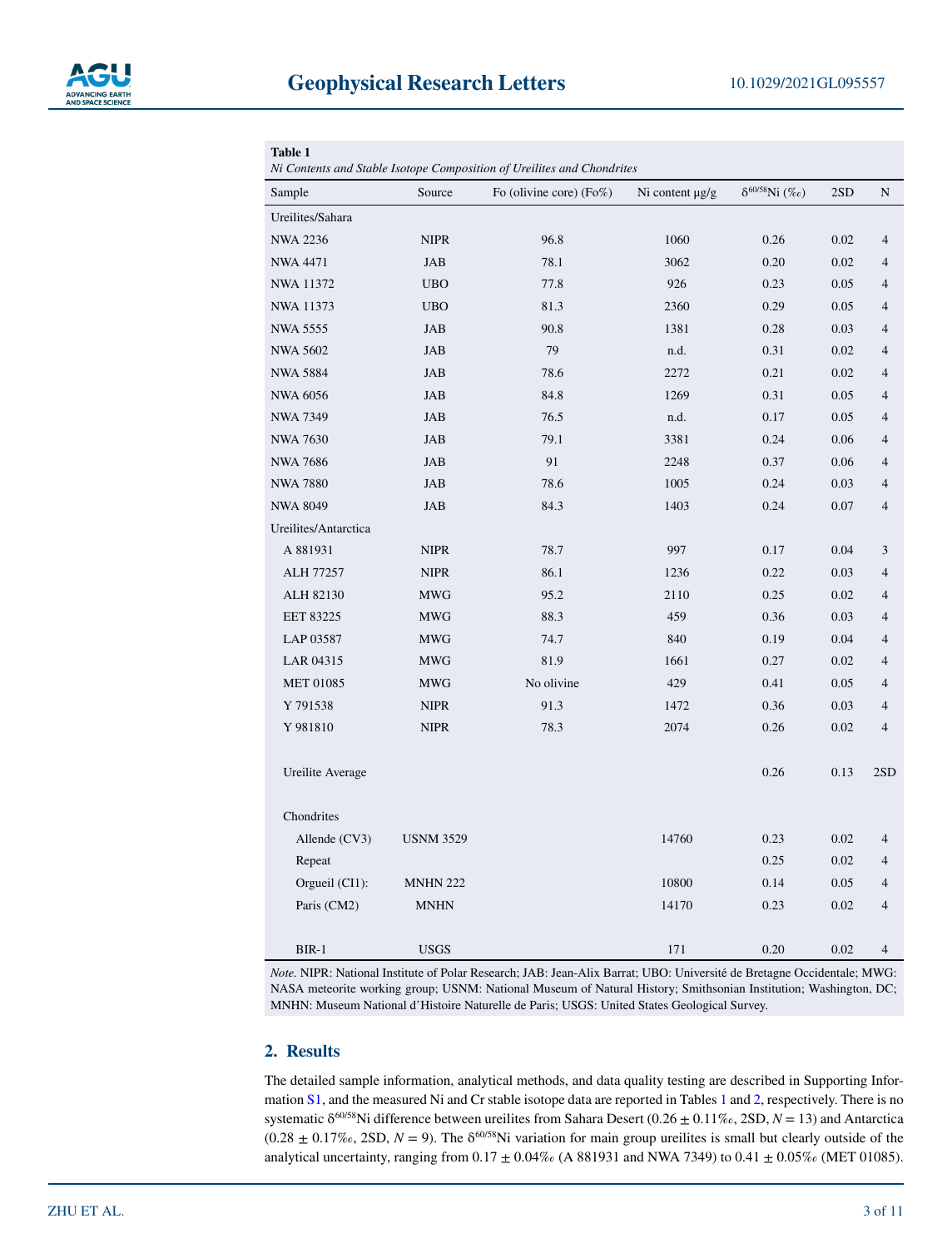| Table 2                                                                |                 |            |                              |                                        |                                |                  |                      |      |                |  |  |  |
|------------------------------------------------------------------------|-----------------|------------|------------------------------|----------------------------------------|--------------------------------|------------------|----------------------|------|----------------|--|--|--|
| Cr Contents and Stable Isotope Compositions of Ureilites and Standards |                 |            |                              |                                        |                                |                  |                      |      |                |  |  |  |
| Sample                                                                 | Source          | Mass<br>mg | Fo (olivine<br>$core)$ (Fo%) | Cr content (Olivine<br>$core) \mu g/g$ | Cr content<br>$(Bulk) \mu g/g$ | $55$ Mn/ $52$ Cr | $\delta^{53}Cr(\%o)$ | 2SD  | N              |  |  |  |
| <b>NWA 2236</b>                                                        | <b>NIPR</b>     | n.d.       | 96.8                         | 2600                                   | n.d.                           | 1.14             | 0.09                 | 0.02 | $\overline{3}$ |  |  |  |
| <b>NWA 4471</b>                                                        | <b>JAB</b>      | 9.9        | 78.1                         | 3353                                   | 4575                           | 0.73             | $-0.04$              | 0.02 | $\overline{2}$ |  |  |  |
| <b>NWA 11372</b>                                                       | <b>ENS</b> Lyon | 9.3        | 77.8                         | 3695                                   | 4502                           | 0.78             | $-0.04$              | 0.03 | 3              |  |  |  |
| NWA 11373                                                              | <b>ENS</b> Lyon | 7.7        | 81.3                         | 4584                                   | 4051                           | 0.68             | $-0.03$              | 0.02 | $\overline{2}$ |  |  |  |
| NWA 5555                                                               | <b>JAB</b>      | 8.5        | 90.8                         | 4242                                   | 5109                           | 0.78             | $-0.04$              | 0.03 | $\overline{4}$ |  |  |  |
| <b>NWA 5602</b>                                                        | <b>JAB</b>      | 11.7       | 79.0                         | 4926                                   | 4984                           | 0.70             | $-0.06$              | 0.03 | 3              |  |  |  |
| <b>NWA 5884</b>                                                        | <b>JAB</b>      | 9.8        | 78.6                         | 4789                                   | 4662                           | 0.74             | $-0.08$              | 0.02 | $\overline{2}$ |  |  |  |
| <b>NWA 6056</b>                                                        | <b>JAB</b>      | 13.0       | 84.8                         | 5132                                   | 5381                           | 0.72             | $-0.07$              | 0.02 | $\overline{2}$ |  |  |  |
| <b>NWA 7630</b>                                                        | <b>JAB</b>      | 15.0       | 79.1                         | 5063                                   | 5355                           | 0.62             | $-0.06$              | 0.02 | $\overline{2}$ |  |  |  |
| <b>NWA 7686</b>                                                        | JAB             | 12.6       | 91.0                         | 4379                                   | 5231                           | 0.76             | $-0.04$              | 0.02 | $\overline{2}$ |  |  |  |
| NWA 11368                                                              | JAB             | 7.8        | 96.8                         | n.d.                                   | 5261                           | 0.77             | $-0.04$              | 0.02 | $\overline{2}$ |  |  |  |
| ALM-A                                                                  | <b>JAB</b>      | n.d.       | no olivine                   | no olivine                             | 1916                           | 1.35             | $-0.11$              | 0.02 | $\overline{2}$ |  |  |  |
|                                                                        |                 |            |                              |                                        |                                |                  |                      |      |                |  |  |  |
| NIST 3112a#                                                            | <b>NIST</b>     |            |                              |                                        |                                |                  | $-0.04$              | 0.02 | 25             |  |  |  |
| $BHVO-2#$                                                              | <b>USGS</b>     | $\sim 100$ |                              |                                        |                                |                  | $-0.11$              | 0.02 | 1              |  |  |  |
| $PCC-1#$                                                               | <b>USGS</b>     | $\sim 100$ |                              |                                        |                                |                  | $-0.10$              | 0.03 | $\overline{4}$ |  |  |  |

*Note.* n.d. not determined. The reference standard data marked with "#" measured in a same session have been reported in Zhu, Moynier, Alexander, et al. (2021). Data for Cr contents of olivine cores and Mn/Cr ratios are from Barrat et al. (2015) and Zhu, Moynier, Schiller, Wielandt, et al. (2020), respectively. Bulk Cr content of ALM-A is from Bischoff et al. (2014).

There are no clear relationships between  $\delta^{60/58}$ Ni values and Ni contents (Figure 1a;  $R^2 = 0.05$ ) or Mg#, that is, atom ratio of  $[Mg]/([Mg]+[Fe])$ , in the olivine core (Figure 1b;  $R^2 = 0.33$ ). It can be seen from the chemical maps (Figure S1 in Supporting Information S1) that Ni is mostly hosted together with Fe and S, and silicate minerals (e.g., pyroxene and olivine) are poor in Ni. All the main-group ureilites show an average  $\delta^{60/58}$ Ni of  $0.26 \pm 0.13\%$  (2SD),  $\pm 0.03\%$  (2SE,  $N = 22$ ).

The  $\delta^{53}$ Cr values for the ureilites are also variable. In detail, NWA 2236 (with low Cr content in olivine core and high Mn/Cr ratio) has the highest  $\delta^{53}$ Cr value (0.09  $\pm$  0.02‰), while ALM-A (with low Cr content and high Mn/Cr ratio) has the lightest  $\delta^{53}$ Cr value (-0.11  $\pm$  0.02‰), with the rest of main-group ureilites possessing homogeneous δ53Cr values of −0.05 ± 0.04‰ (2SD, *N* = 10). The δ53Cr values for the main-group ureilites do not correlate with their Cr contents, Fe/Mn ratios, and Mg# in the olivine cores (Figure 1). Also, the  $\delta^{53}$ Cr and δ60/58Ni values for the ureilites are independent of each other.

#### **3. Discussion**

#### **3.1. Nickel Stable Isotope Variation in Ureilites**

Consistent δ60/58Ni values between ureilites from the Sahara Desert and Antarctica suggests that terrestrial weathering effect on Ni stable isotopes is limited. Lack of clear relationships between  $\delta^{60/58}$ Ni values and Ni contents and olivine core Mg# indicate limited Ni isotopic fractionation during igneous processes on the UPB. This is consistent with the fact that igneous processes do not effectively fractionate Ni stable isotopes on Earth, as evidenced by the absence of  $\delta^{60/58}$ Ni variations between peridotites (0.10 ± 0.07‰) and basalts (0.03 ± 0.16‰) (Klaver et al., 2020; Saunders et al., 2020, 2021; Wang et al., 2021). However, the variation of Mg# of ureilites may result from a mixing process, based on C,  $^{54}$ Cr, and noble gas isotope evidence (Barrat et al., 2017; Broadley et al., 2020; Zhu, Moynier, Schiller, Wielandt, et al., 2020), rather than smelting. This is consistent with the fact that silicate minerals in ureilites, that is, olivines and pyroxenes, do not dominate Ni (Figures S1 and S2 in Supporting Information S1).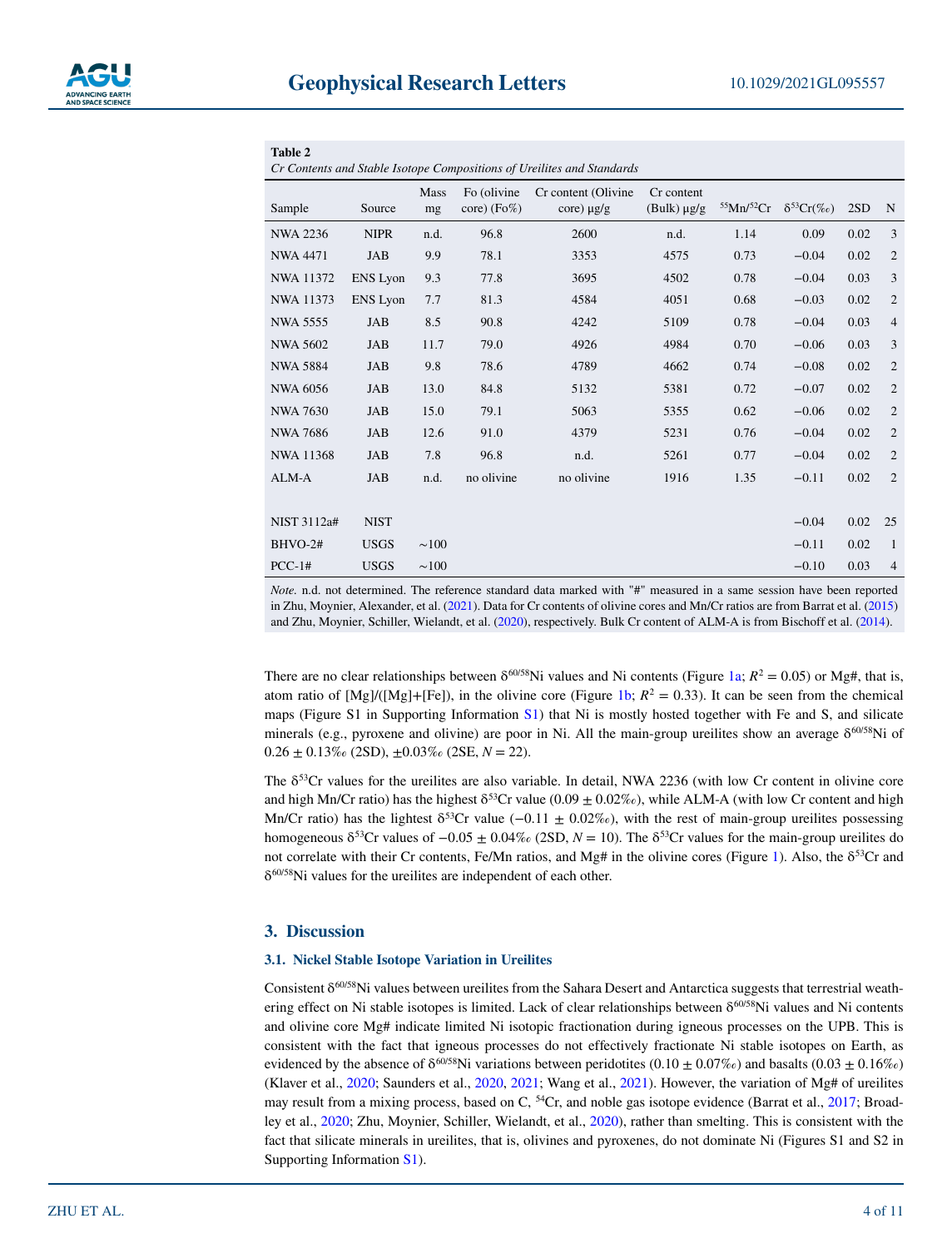



**Figure 1.** The relationships of Ni-Cr contents (bulk ureilites) and  $Mg$ # in olivine cores and  $\delta^{53}Cr-\delta^{60/58}Ni$  values for ureilites (diamonds). The uncertainty for Ni and Cr contents are estimated as 10%. Figures 1a and 1b show that neither Ni contents nor Mg# in the olivine cores are not correlated to  $\delta^{60/58}$ Ni values ( $R^2 = 0.05$  and 0.33, respectively), suggesting magmatic processes do not fractionate Ni stable isotopes. In Figure 1c (BMU = bulk mantle of ureilite parent body(UPB), the Cr content for NWA 2236 is that of olivine core (Barrat et al., 2015) rather than bulk. The Cr elemental and isotopic difference between ALM-A (blue diamond) and the rest of maingroup ureilites (except for NWA 2236) can be caused by partial melting process, while the Cr depletion and enrichment of heavy Cr in NWA 2236 is possibly induced by mantle heterogeneity.

Although ureilites are mainly composed of olivine and pyroxene (ultramafic nature), Ni is mostly associated with Fe and S rather than Mg and budgeted in the minor accessory phases, for example, metal and sulfide with Ni contents of 1–6 wt% (Figures S1 and S2 in Supporting Information S1) compared to Ni contents of bulk ureilites of mostly 500–2,000 ppm (0.05–0.20 wt.%; Table 1). Since it has already been found that the sulfide can possess isotopically light Ni with δ<sup>60/58</sup>Ni down to ~-1% (Gueguen & Rouxel, 2021; Hofmann et al., 2014), we interpret the small-scale  $\delta^{60/58}$ Ni heterogeneity in ureilites as reflecting various proportions of isotopically distinct sulfide (minor; mostly  $Ni<sup>2+</sup>$ ) and metal (mostly  $Ni<sup>0</sup>$ ). However, Ni contents in both metal and sulfide are variable (Figure S2 in Supporting Information S1), which might result in the lack of clear relationship between  $\delta^{60/58}$ Ni values and 1/[Ni] (Figure S3 in Supporting Information S1).

#### **3.2. Chondritic Nickel Stable Isotope Composition of Ureilite Parent Body Mantle**

Since most of the Ni in ureilites is controlled by the metal phases that are accounting for up to 3%vol. in bulk ureilites (Goodrich et al., 2013) (Figures S1 and S2 in Supporting Information S1), the origin of the metal should be discussed. Most of the metal grains have largely fractionated highly siderophile elements relative to CV-CI chondrites, and require extremely high degrees (>98%) of batch Fe-S melt extraction (Goodrich et al., 2013). Additionally, during the breakup of the body and immediately after, carbon must have reacted with the olivines, producing their characteristic zonings (with Mg-rich rims), according to the reaction: C + MgFeSiO<sub>4</sub> = MgSiO<sub>3</sub> + CO + Fe (Warren & Huber, 2006). Therefore, most of the metals contained in the ureilites can be considered to be representative of the silicate mantle composition, instead of coming from the core.

The Ni stable isotope composition of UPB mantle can be estimated by the average  $\delta^{60/58}$ Ni values of all the main-group ureilites:  $0.26 \pm 0.13\%$  (2SD),  $\pm 0.03\%$  (2SE,  $N = 22$ ), which is indistinguishable from that of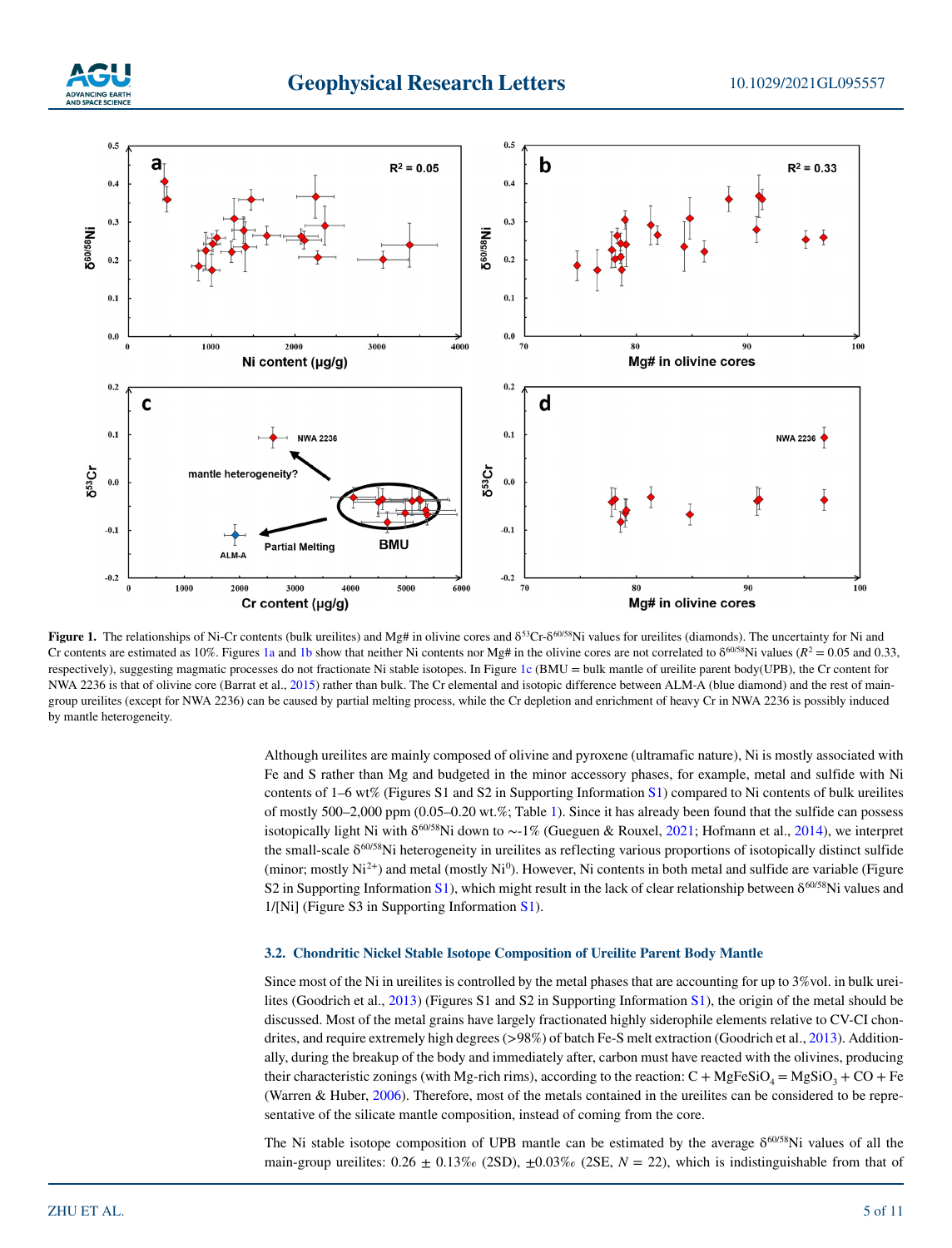



**Figure 2.** Frequency distribution histogram of Ni stable isotopes for chondrites and ureilites. CC: carbonaceous chondrites, OC: ordinary chondrites and EC: enstatite chondrites. All the  $\delta^{60/58}$ Ni data for chondrites are listed in Table S1 in Supporting Information S1, and some of the data in the histogram overlap. Although there is a  $\delta^{60/58}$ Ni variation in both chondrites and ureilites, the variation range for them totally overlaps. This suggests that Ni stable isotopes do not fractionate during core formation of ureilite parent body (UPS).

chondrites  $\delta^{60/58}$ Ni = 0.23 ± 0.14‰ (2SD) ± 0.02‰ (2SE, *N* = 37; Table S1 in Supporting Information S1) (Cameron et al., 2009; Chernonozhkin et al., 2016; Gall et al., 2017; Klaver et al., 2020; Moynier et al., 2007; Wang et al.,  $2021$ ), including ordinary chondrites (OCs,  $\delta^{60/58}$ Ni = 0.25  $\pm$  0.18‰, 2SD,  $N = 16$ ) that have close nucleosynthetic anomaly signatures (e.g.,  $Ca^{48}$ , Ti50, Cr54 and Ni62) to ureilites (Quitté et al., 2010; Schiller et al., 2018; Trinquier et al., 2009; Yamakawa et al., 2010; Zhu, Moynier, Schiller, Wielandt, et al., 2020) (Figure 2). Thus, the UPB mantle has the same Ni stable isotope composition as UPB core, and core formation process for UPB did not fractionate Ni stable isotopes. This is in agreement with predictions from *ab-initio* calculation (Guignard et al., 2020; Wang et al., 2021) and high-pressure experiments (Guignard et al., 2020; Lazar et al., 2012).

Since core formation of the UPB, which must have occurred at a lower temperature (Barrat et al., 2015) than on Earth due to its likely smaller size, did not fractionate Ni stable isotopes, terrestrial core formation should also not fractionate Ni stable isotopes. Ni evaporation cannot be the cause of the isotopic fractionation neither, because (a) Ni is a refractory element (Lodders, 2003; P. A. Sossi et al., 2019); (b) Ni only has a single oxide, that is, NiO, compared to Cr that has multiple oxidized species (e.g., P. Sossi et al., 2018; Zhu et al., 2019), so both kinetic and equilibrium isotope fractionation during evaporation would enrich the residue (e.g., the BSE) in heavy Ni isotopes, which is opposite to what is observed as the BSE as a lower  $\delta^{60/58}$ Ni than chondrites.

Recently, Wang et al. (2021) proposed that the light Ni isotopic composition of the Earth was a consequence of the Moon forming a giant impact with a highly reduced planet with low- $\delta^{60/58}$ Ni value in the sulfur-rich mantle. Based on the siderophile element patterns (Warren et al., 2006), this hypothesis is also consistent with that UPB partitioned sulfur dominantly into the core, leaving a sulfur-poor mantle that has chondritic Ni isotope compositions. This hypothesis could be further tested, for example, via measuring the Ni stable isotope composition of aubrites and lunar samples. Alternatively, the inconsistent Ni isotopes between Earth and chondrites can simply indicate that Earth is not directly made by known bulk chondrites, which is also suggested by the recent radiogenic Cr isotopic  $(^{53}Mn$ -to- $^{53}Cr$  decay system, with a half-life of 3.7 Ma) difference between Earth and chondrites (Zhu, Moynier, Schiller, Alexander, Davidson, et al., 2021). The Ni isotope compositions of chondrules deserve to be studied, since the pebble accretion model supports that chondrules can contribute to the accretional material of terrestrial planets (Johansen et al., 2015); especially the chondrules from enstatite chondrites that have similar isotope compositions of multiple elements as Earth's materials (Clayton et al., 1984; Steele et al., 2012; Trinquier et al., 2007; Zhu, Moynier, Schiller, & Bizzarro, 2020). Also Ni stable isotope fractionation can occur at the

nebula stage, before accretion of UPB and other planets (Morbidelli et al., 2020).

### **3.3. Cr Stable Isotope Perspective on Differentiation of Ureilite Parent Body: Partial Melting, Core Formation, and Impact Processes**

Except NWA 2236 ( $\delta^{53}Cr = 0.09 \pm 0.02\%$ ), all main-group ureilites show homogeneous  $\delta^{53}Cr$  values with an average of −0.05 ± 0.04‰ (2SD, *N* = 10) that are independent of Mg# in olivine cores (Figures 1c and 1d). This suggests a lack of Cr stable isotope fractionation during mantle processes in UPB. However, the  $\delta^{53}$ Cr values for ureilites are higher than that of the ureilitic trachyandesite, ALM-A, which has a  $\delta^{53}$ Cr value of  $-0.11 \pm 0.02\%$ (Figure 1c). The only analyzed trachyandesitic composition (crustal sample) of the UPB, ALM-A, shows isotopically light Cr in relation to the main-group ureilites (mantle rocks), likely reflecting partial melting effect on Cr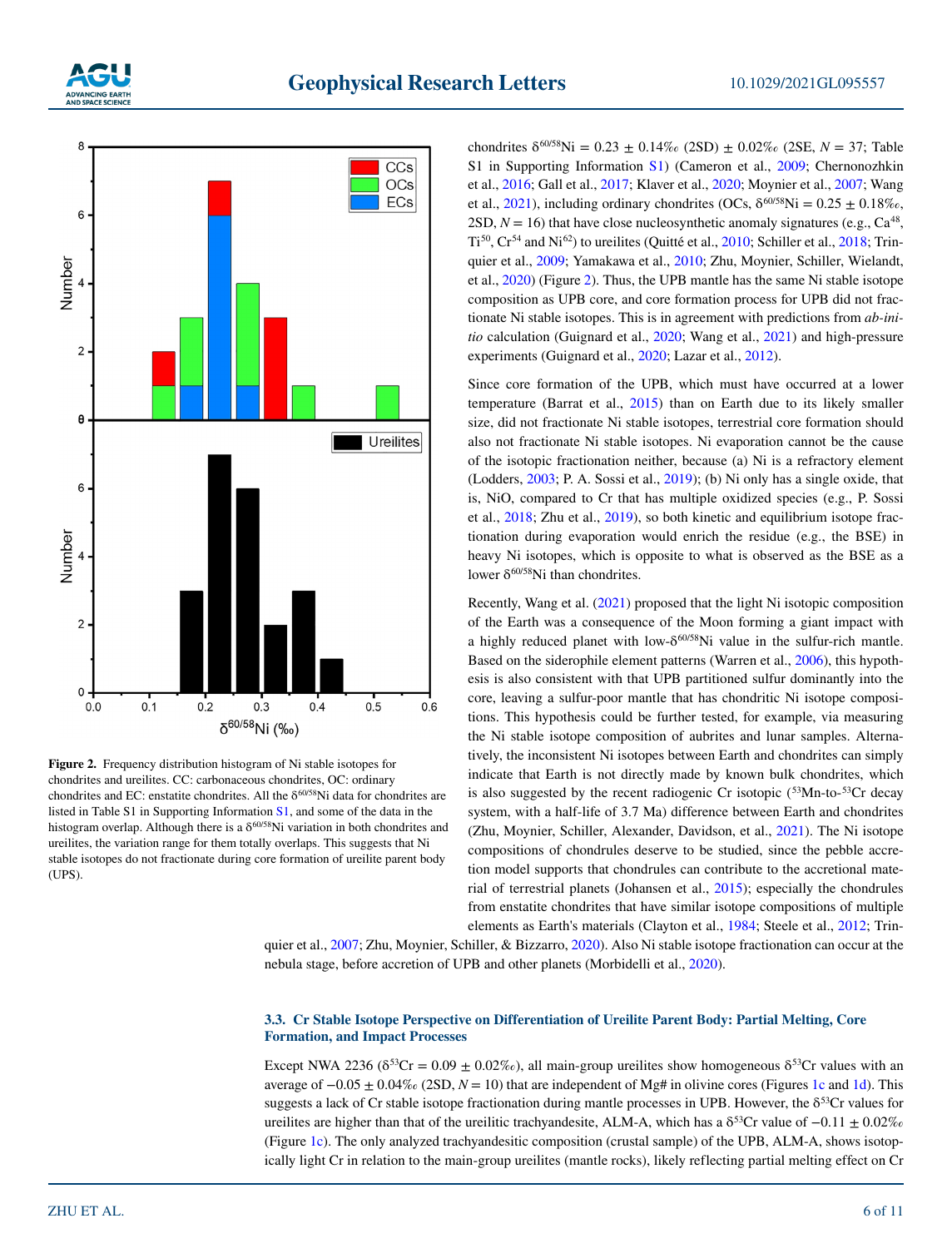stable isotope fractionations (exchange of  $Cr^{2+}$  and  $Cr^{3+}$ ). This partial melting effect on Cr stable isotopes is also observed on Earth (Bonnand et al., 2020), Moon (P. Sossi et al., 2018), and Vesta (Zhu et al., 2019). Although C (Barrat et al., 2017), 54Cr (Zhu, Moynier, Schiller, Wielandt, et al., 2020), and noble gas (Broadley et al., 2020) isotope systems suggest that ureilite precursors were formed by mixing of two reservoirs, all the ureilites in this study (except NWA 2236) with variable Mg# and Fe/Mn ratios in the olivine cores have similar  $\delta^{53}$ Cr values, which indicates that the two reservoirs also have similar  $\delta^{53}$ Cr compositions. This is consistent with the fact that the different groups of chondrites have similar δ<sup>53</sup>Cr values (Zhu, Moynier, Schiller, Alexander, Barrat, et al., 2021).

The size of UPB is highly debated, and the focus is on the origin of the microdiamond in the main-group ureilites (Nabiei et al., 2018; Nestola et al., 2020). Although some ureilites contain graphite and this graphite was transformed into diamond by shock (Nestola et al., 2020), some other diamonds cannot be produced upon impact (Nabiei et al., 2018). The fact that smelting failed to explain the huge composition range of olivines (Warren, 2012) and variation of C isotopes (Barrat et al., 2017) rules out definitively the possibility of a small UPB. Therefore, our following discussion will be based on a large-size UPB, for example, at least with diameter of ∼690 km (Barrat et al., 2017; Warren, 2012), up to a Mars-sized planet (Nabiei et al., 2018).

Since ureilite are mantle rocks and also very rich in Cr  $(4,000-5,000)$  ppm; Table 2), the average  $\delta^{53}$ Cr value of −0.05 ± 0.04‰ (2SD, *N* = 10) for main-group ureilites (except NWA 2236) should represent that of bulk silicate UPB. Compared to chondrites that have homogeneous Cr stable isotope compositions, with  $\delta^{53}Cr = -0.12 \pm 0.04$ ‰ (2SD, *N* = 42) (Bonnand, Williams, et al., 2016; Schoenberg et al., 2016; Zhu, Moynier, Schiller, Alexander, Barrat, et al., 2021), the bulk silicate UPB possesses isotopically heavier Cr than chondrites that can represent precursor material of UPB (Figure 3), with  $\Delta^{53}Cr$ <sub>Ureilites-Chondrites</sub> = 0.07  $\pm$  0.06 ‰ (2SD) or  $\pm$  0.02 ‰ (2SE). This Cr stable isotope difference between bulk silicate UPB and chondrites can be attributed to the differentiation of UPB.

Chromium is a moderately volatile element  $(Tc_{50\%} = 1291 \text{ K}$  (Lodders, 2003; P. A. Sossi et al., 2019; Wood et al., 2019), and its isotopes fractionate during evaporation at planetary magma ocean stages, for example, Moon and Vesta (P. Sossi et al., 2018; Zhu et al., 2019). However, the heterogeneity in the  $\Delta^{17}O$ ,  $\delta^{13}C$ , and  $\varepsilon^{54}$ Cr values and noble gas isotope composition of these meteorites highly suggest that only a partial melting (as opposed to global scale magma oceans) occurred on UPB (Barrat et al., 2017; Broadley et al., 2020; Clayton & Mayeda, 1988; Zhu, Moynier, Schiller, Wielandt, et al., 2020). Therefore, the weak heating processes would have been unlikely to evaporate Cr that is not very volatile (as compared to e.g., Zn, Ga, Rb, and K). Additionally, the sulfur-rich core of UPB indicates a reduced condition during UPB differentiation, and the volatility of Cr decreases together with  $fO<sub>2</sub>$  (P. A. Sossi et al., 2019), which is also consistent with the relatively high Cr abundance in ureilites (Table 2), in relation to chondrites with a Cr content of ∼3,000 ppm (e.g., Alexander, 2019). This behavior of Cr makes it even less volatile than during the conditions prevailing for the magma ocean stages of Moon and Vesta (P. Sossi et al., 2018; Zhu et al., 2019) and limit any Cr loss by evaporation. Hence, we assume that the volatile process as the origin of the isotopically heavy Cr in bulk silicate UPB should be minor.

Chromium can be a siderophile during the core formation of large-sized planetary body, that is, at high temperature and pressure conditions (Siebert et al., 2013; Wood et al., 2008), which is consistent with the estimate that ∼60% of terrestrial Cr entered the core (Allègre et al., 1995; McDonough & Sun, 1995). As for Earth's core formation, chondrites have similar Cr stable isotope compositions as BSE (Bonnand, Williams, et al., 2016; Schoenberg et al., 2008, 2016; Zhu, Moynier, Schiller, Alexander, Barrat, et al., 2021), suggesting no measurable Cr stable isotope fractionation occurred during terrestrial mantle-core differentiation, which is further supported by high-temperature and high-pressure experiments (Bonnand, Williams, et al., 2016). However, the partition coefficient of Cr into metal increases with the increasing sulfur (S) content (Bonnand & Halliday, 2018; Wood et al., 2014), but the experiments did not consider the compositional effect of S. Therefore, it does not necessarily apply to the scenario of sulfur-rich core formation process of the UPB (Warren et al., 2006). Note that the sulfurrich core formation may potentially cause the enrichment in the heavy Cr isotopes of aubrites (Zhu, Moynier, Schiller, Barrat, et al., 2021), and is also supported by *ab-initio* calculations (Moynier et al., 2011). Hence the higher δ53Cr value for bulk silicate UPB relative to chondrites can result from the S-rich core formation processes (Warren et al., 2006). Compared to the fractionation scale of aubrites, for example,  $\Delta^{53}Cr_{\text{main-group}}$  aubrites-Chondrite  $s_s = 0.36 \pm 0.05$  % $o$ , the  $\Delta^{53}$ Cr<sub>Ureilites-Chondrites</sub> = 0.07  $\pm$  0.02 % $o$  is much less, which may indicate a much larger size of UPB relative to that of main-group aubrite parent body, that is, <100 km (Wilson & Keil, 1991), since a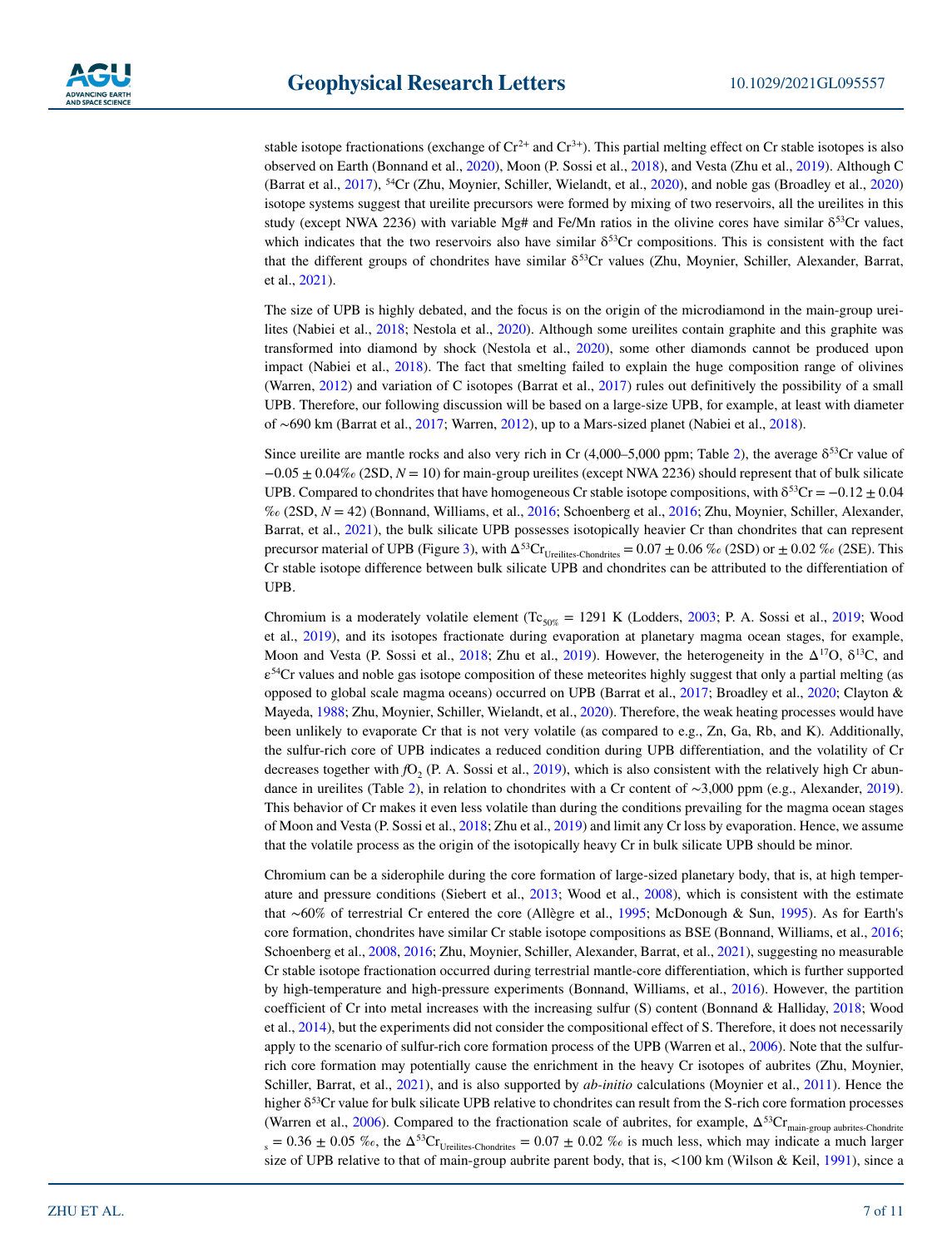



# The δ<sup>53</sup>Cr Variation in Chondrites and Planets

**Figure 3.** Comparison of the  $\delta^{53}$ Cr variations among chondrites, achondrites, and the Earth-Moon system. The small colorful circles are chondrites, while the big black circles represent the Earth, Moon, Vesta, and enstatite achondrite and ureilite parent bodies. Abbreviation: CC-carbonaceous chondrites, OC-ordinary chondrites, EC-enstatite chondrites, V-Vesta, Mo-Moon, E-Earth, I-Itqiy, S-Shallowater, Au- main-group aubrites, and U-ureilites. The gray bar defines the average δ53Cr values (−0.12 ± 0.04; 2SD, *N* = 42) of all the chondrites. The δ53Cr difference between ureilites and chondrites results from a sulfur-rich core formation of ureilite parent body (UPB). Literature data sources: chondrites (Bonnand, Williams, et al., 2016; Schoenberg et al., 2016; Zhu, Moynier, Schiller, Alexander, Barrat, et al., 2021), Earth (Jerram et al., 2020; Schoenberg et al., 2008; P. Sossi et al., 2018), Moon (Bonnand, Parkinson, & Anand, 2016; P. Sossi et al., 2018), HEDs-Vesta (Zhu et al., 2019), and enstatite achondrites (Zhu, Moynier, Schiller, Barrat, et al., 2021).

higher pressure at planetary core-mantle boundary of a body would boost the isotope equilibrium between core and mantle and produce small isotope fractionation. The real sizes of the UPB and its core are unknown, so it is difficult to provide a quantitative model to test the hypothesis that Cr isotope fractionation occurred during core formation at present. The isotopically heavy Cr ( $\delta^{53}$ Cr = 0.09  $\pm$  0.02‰) in NWA 2236 is discussed in Supporting Information S1.

## **4. Conclusions**

1. Magmatic processes may not cause the fractionate Ni stable isotope variation in main-group ureilites, but the mixing of isotopically different sulfide and metal phases.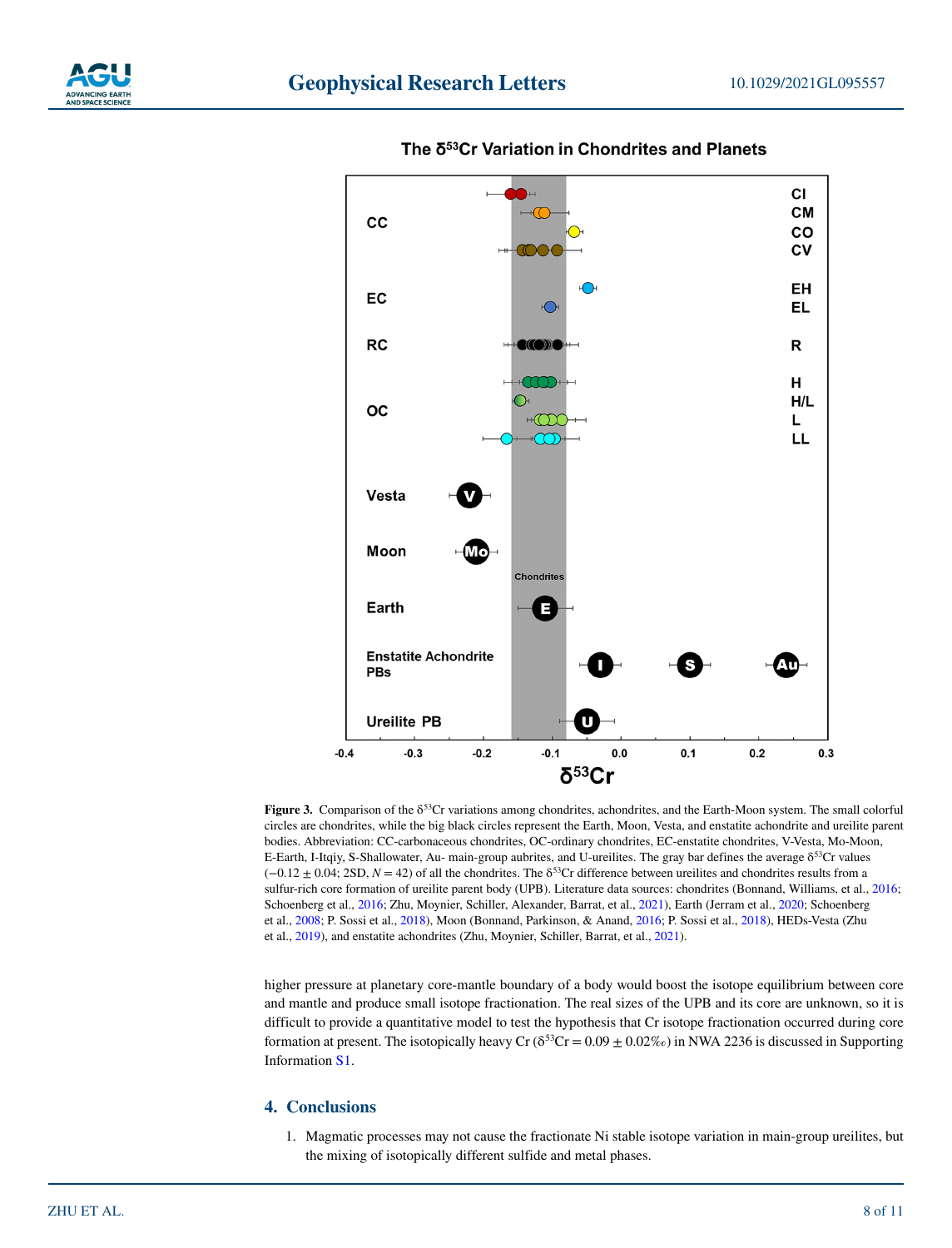- 2. Main-group ureilites have a similar  $\delta^{60/58}$ Ni value (0.26  $\pm$  0.13‰; 2SD,  $N = 22$ ) as chondrites  $(0.23 \pm 0.14\%)$ ; 2SD,  $N = 37$ ) that is consistent with the fact that core formation does not fractionate Ni stable isotopes. However, their Ni stable isotope difference possibly suggests that Earth did not originate directly from any of the known bulk chondrites.
- 3. Elevated Cr stable isotope compositions of main-group ureilites ( $\delta^{53}Cr = -0.05 \pm 0.04\%$ ; 2SD,  $N = 10$ ) relative to the ureilitic trachyandesite (ALM-A;  $\delta^{53}Cr = -0.11 \pm 0.02\%$ ) and chondrites  $(δ<sup>53</sup>Cr = -0.12 ± 0.04%)$  should result from partial melting and sulfur-rich core formation processes.

#### **Data Availability Statement**

All of the original data have been deposited publicly to the repository of Zenodo ([https://doi.org/10.5281/](https://doi.org/10.5281/zenodo.5372803) [zenodo.5372803\)](https://doi.org/10.5281/zenodo.5372803). All the supporting data can be found in the cited references (Barrat et al., 2015; Bischoff et al., 2014; Bonnand, Parkinson, & Anand, 2016; Bonnand, Williams, et al., 2016; Cameron et al., 2009; Chernonozhkin et al., 2016; Gall et al., 2017; Jerram et al., 2020; Klaver et al., 2020; Schoenberg et al., 2008, 2016; P. Sossi et al., 2018; Steele et al., 2012; Wang et al., 2021; Zhu et al., 2019, ; Zhu, Moynier, Schiller, Wielandt, et al., 2020; Zhu, Moynier, Schiller, Alexander, Barrat, et al., 2021; Zhu, Moynier, Schiller, Barrat, et al., 2021).

### **References**

- Alexander, C. M. O. D. (2019). Quantitative models for the elemental and isotopic fractionations in the non-carbonaceous chondrites. *Geochimica et Cosmochimica Acta*, *254*, 246–276.<https://doi.org/10.1016/j.gca.2019.01.026>
- Allègre, C. J., Poirier, J.-P., Humler, E., & Hofmann, A. W. (1995). The chemical composition of the Earth. *Earth and Planetary Science Letters*, *134*(3), 515–526. [https://doi.org/10.1016/0012-821X\(95\)00123-T](https://doi.org/10.1016/0012-821X(95)00123-T)
- Barrat, J.-A., Jambon, A., Yamaguchi, A., Bischoff, A., Rouget, M.-L., & Liorzou, C. (2016). Partial melting of a C-rich asteroid: Lithophile trace elements in ureilites. *Geochimica et Cosmochimica Acta*, *194*, 163–178.<https://doi.org/10.1016/j.gca.2016.08.042>
- Barrat, J.-A., Rouxel, O., Wang, K., Moynier, F., Yamaguchi, A., Bischoff, A., & Langlade, J. (2015). Early stages of core segregation recorded by Fe isotopes in an asteroidal mantle. *Earth and Planetary Science Letters*, *419*, 93–100.<https://doi.org/10.1016/j.epsl.2015.03.026>
- Barrat, J.-A., Sansjofre, P., Yamaguchi, A., Greenwood, R. C., & Gillet, P. (2017). Carbon isotopic variation in ureilites: Evidence for an early, volatile-rich Inner Solar System. *Earth and Planetary Science Letters*, *478*, 143–149.<https://doi.org/10.1016/j.epsl.2017.08.039>
- Berkley, J. L., Taylor, G. J., Keil, K., Harlow, G. E., & Prinz, M. (1980). The nature and origin of ureilites. *Geochimica et Cosmochimica Acta*, *44*(10), 1579–1597. [https://doi.org/10.1016/0016-7037\(80\)90119-2](https://doi.org/10.1016/0016-7037(80)90119-2)
- Bischoff, A., Horstmann, M., Barrat, J.-A., Chaussidon, M., Pack, A., Herwartz, D., et al. (2014). Trachyandesitic volcanism in the early solar system. *Proceedings of the National Academy of Sciences*, *111*(35), 12689–12692. <https://doi.org/10.1073/pnas.1404799111>
- Bonnand, P., Doucelance, R., Boyet, M., Bachèlery, P., Bosq, C., Auclair, D., & Schiano, P. (2020). The influence of igneous processes on the chromium isotopic compositions of Ocean Island basalts. *Earth and Planetary Science Letters*, *532*, 116028. [https://doi.org/10.1016/j.](https://doi.org/10.1016/j.epsl.2019.116028) [epsl.2019.116028](https://doi.org/10.1016/j.epsl.2019.116028)
- Bonnand, P., & Halliday, A. N. (2018). Oxidized conditions in iron meteorite parent bodies. *Nature Geoscience*, *11*(6), 401–404. [https://doi.](https://doi.org/10.1038/s41561-018-0128-2) [org/10.1038/s41561-018-0128-2](https://doi.org/10.1038/s41561-018-0128-2)
- Bonnand, P., Parkinson, I. J., & Anand, M. (2016). Mass dependent fractionation of stable chromium isotopes in mare basalts: Implications for the formation and the differentiation of the Moon. *Geochimica et Cosmochimica Acta*, *175*(Supplementary C), 208–221. [https://doi.org/10.1016/j.](https://doi.org/10.1016/j.gca.2015.11.041) [gca.2015.11.041](https://doi.org/10.1016/j.gca.2015.11.041)
- Bonnand, P., Williams, H. M., Parkinson, I. J., Wood, B. J., & Halliday, A. N. (2016). Stable chromium isotopic composition of meteorites and metal–silicate experiments: Implications for fractionation during core formation. *Earth and Planetary Science Letters*, *435*, 14–21. [https://doi.](https://doi.org/10.1016/j.epsl.2015.11.026) [org/10.1016/j.epsl.2015.11.026](https://doi.org/10.1016/j.epsl.2015.11.026)
- Bouhifd, M. A., & Jephcoat, A. P. (2003). The effect of pressure on partitioning of Ni and Co between silicate and iron-rich metal liquids: A diamond-anvil cell study. *Earth and Planetary Science Letters*, *209*(1), 245–255. [https://doi.org/10.1016/S0012-821X\(03\)00076-1](https://doi.org/10.1016/S0012-821X(03)00076-1)
- Bourdon, B., Roskosz, M., & Hin, R. C. (2018). Isotope tracers of core formation. *Earth-Science Reviews*, *181*, 61–81. [https://doi.org/10.1016/j.](https://doi.org/10.1016/j.earscirev.2018.04.006) [earscirev.2018.04.006](https://doi.org/10.1016/j.earscirev.2018.04.006)
- Broadley, M. W., Bekaert, D. V., Marty, B., Yamaguchi, A., & Barrat, J.-A. (2020). Noble gas variations in ureilites and their implications for ureilite parent body formation. *Geochimica et Cosmochimica Acta*, *270*, 325–337.<https://doi.org/10.1016/j.gca.2019.11.032>
- Cameron, V., Vance, D., Archer, C., & House, C. H. (2009). A biomarker based on the stable isotopes of nickel. *Proceedings of the National Academy of Sciences*, *106*(27), 10944–10948. <https://doi.org/10.1073/pnas.0900726106>
- Chernonozhkin, S. M., Goderis, S., Costas-Rodríguez, M., Claeys, P., & Vanhaecke, F. (2016). Effect of parent body evolution on equilibrium and kinetic isotope fractionation: A combined Ni and Fe isotope study of iron and stony-iron meteorites. *Geochimica et Cosmochimica Acta*, *186*, 168–188. <https://doi.org/10.1016/j.gca.2016.04.050>
- Clayton, R. N., & Mayeda, T. K. (1988). Formation of ureilites by nebular processes. *Geochimica et Cosmochimica Acta*, *52*(5), 1313–1318. [https://doi.org/10.1016/0016-7037\(88\)90286-4](https://doi.org/10.1016/0016-7037(88)90286-4)
- Clayton, R. N., Mayeda, T. K., & Rubin, A. E. (1984). Oxygen isotopic compositions of enstatite chondrites and aubrites. *Journal of Geophysical Research*, *89*(S01), C245–C249.<https://doi.org/10.1029/JB089iS01p0C245>
- Cohen, B. A., Goodrich, C. A., & Keil, K. (2004). Feldspathic clast populations in polymict ureilites: Stalking the missing basalts from the ureilite parent body. *Geochimica et Cosmochimica Acta*, *68*(20), 4249–4266. <https://doi.org/10.1016/j.gca.2004.01.027>
- Collinet, M., & Grove, T. L. (2020). Incremental melting in the ureilite parent body: Initial composition, melting temperatures, and melt compositions. *Meteoritics & Planetary Sciences*, *55*(4), 832–856.<https://doi.org/10.1111/maps.13471>
- Creech, J. B., Baker, J. A., Handler, M. R., Lorand, J.-P., Storey, M., Wainwright, A. N., et al. (2017). Late accretion history of the terrestrial planets inferred from platinum stable isotopes. *Geochemical Perspectives Letters*, *3*, 94–104. <https://doi.org/10.7185/geochemlet.1710>

#### **Acknowledgments**

We thank Steve Jacobsen for editorial handling, and Matthew Jerram and one anonymous reviewer for insightful comments. K. Zhu thanks the Alexander von Humboldt Foundation for a postdoctoral fellowship, the China Scholarship Council (CSC) for a PhD fellowship (#201706340161), and Purple Mountain Observation, CAS (host: Weibiao Hsu and Yun Jiang) for a guest fellowship during his stay in Nanjing in summer 2021. F. Moynier acknowledges funding from the European Research Council under the H2020 framework program/ERC consolidator Grant Agreement (#101001282- METAL) and financial support of the UnivEarthS Labex program at Sorbonne Paris Cité (#ANR-10-LABX-0023 and #ANR-11-IDEX-0005-02), and the ANR through a chaire d'excellence Sorbonne Paris Cité. Parts of this work were supported by IPGP multidisciplinary program PARI, by Region île-de-France SESAME Grants no. 12015908, EX047016 and the IdEx Université de Paris grant, ANR-18-IDEX-0001, and the DIM ACAV+. Pierre Burckel and Pascale Louvat were appreciated for analysis on ICP-MS and MC-ICP-MS at IPGP, respectively. US Antarctic meteorite samples were recovered by the Antarctic Search for Meteorites (ANSMET) program, which has been funded by NSF and NASA, and characterized and curated by the Department of Mineral Sciences of the Smithsonian Institution and the Astromaterials Acquisition and Curation Office at NASA Johnson Space Center. Open access funding enabled and organized by Projekt DEAL.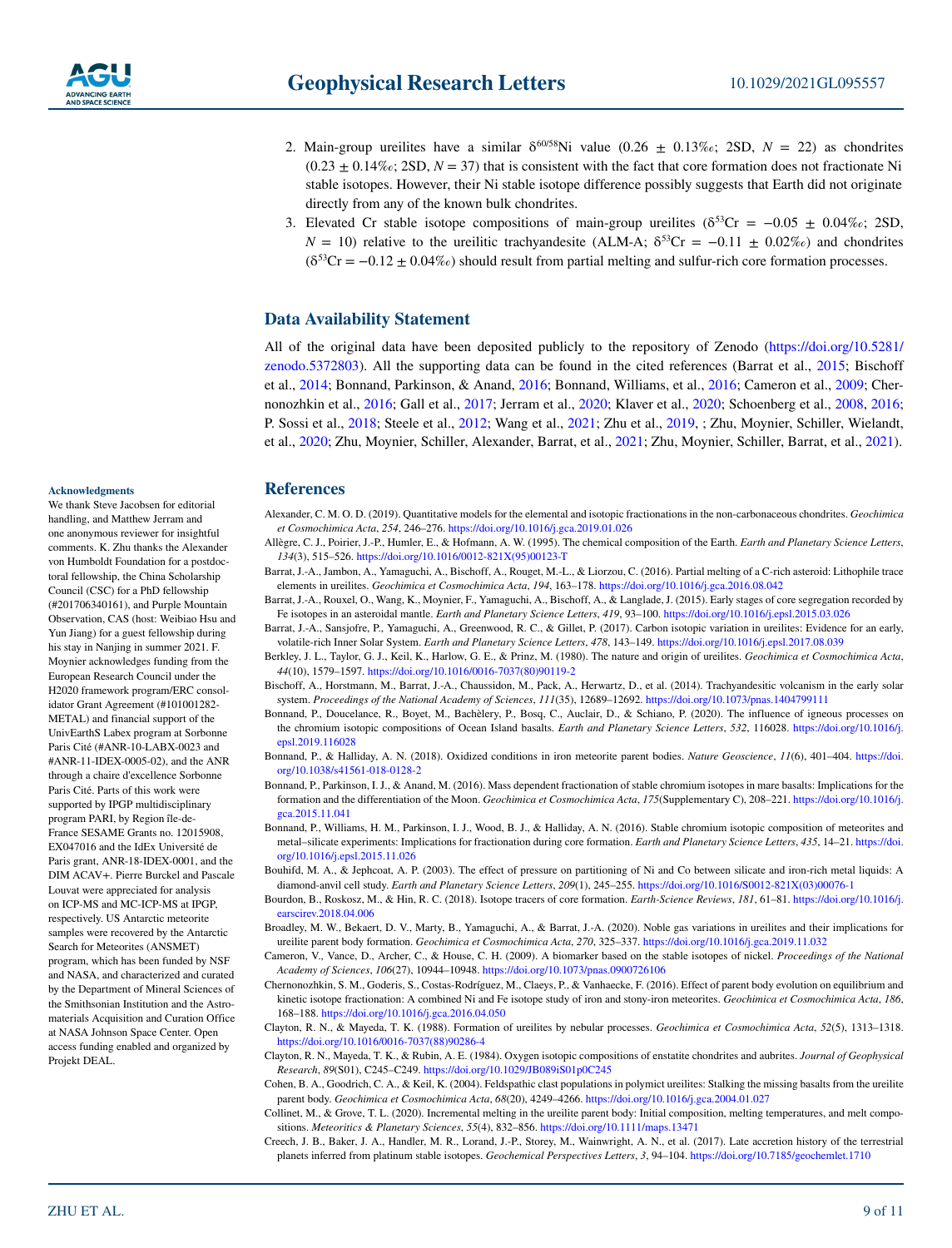- Creech, J. B., Moynier, F., & Bizzarro, M. (2017). Tracing metal–silicate segregation and late veneer in the Earth and the ureilite parent body with palladium stable isotopes. *Geochimica et Cosmochimica Acta*, *216*, 28–41. <https://doi.org/10.1016/j.gca.2017.04.040>
- Gall, L., Williams, H. M., Halliday, A. N., & Kerr, A. C. (2017). Nickel isotopic composition of the mantle. *Geochimica et Cosmochimica Acta*, *199*, 196–209. <https://doi.org/10.1016/j.gca.2016.11.016>
- Goodrich, C. A., Ash, R. D., Van Orman, J. A., Domanik, K., & McDonough, W. F. (2013). Metallic phases and siderophile elements in main group ureilites: Implications for ureilite petrogenesis. *Geochimica et Cosmochimica Acta*, *112*, 340–373. <https://doi.org/10.1016/j.gca.2012.06.022>
- Gueguen, B., Rouxel, O., Ponzevera, E., Bekker, A., & Fouquet, Y. (2013). Nickel isotope variations in terrestrial silicate rocks and geological reference materials measured by MC-ICP-MS. *Geostandards and Geoanalytical Research*, *37*(3), 297–317. [https://doi.](https://doi.org/10.1111/j.1751-908X.2013.00209.x) [org/10.1111/j.1751-908X.2013.00209.x](https://doi.org/10.1111/j.1751-908X.2013.00209.x)
- Guignard, J., Quitté, G., Méheut, M., Toplis, M. J., Poitrasson, F., Connetable, D., & Roskosz, M. (2020). Nickel isotope fractionation during metal-silicate differentiation of planetesimals: Experimental petrology and ab initio calculations. *Geochimica et Cosmochimica Acta*, *269*, 238–256. <https://doi.org/10.1016/j.gca.2019.10.028>
- Hofmann, A., Bekker, A., Dirks, P., Gueguen, B., Rumble, D., & Rouxel, O. J. (2014). Comparing orthomagmatic and hydrothermal mineralization models for komatiite-hosted nickel deposits in Zimbabwe using multiple-sulfur, iron, and nickel isotope data. *Mineralium Deposita*, *49*(1), 75–100.<https://doi.org/10.1007/s00126-013-0476-1>
- Hopp, T., & Kleine, T. (2021). Ruthenium isotopic fractionation in primitive achondrites: Clues to the early stages of planetesimal melting. *Geochimica et Cosmochimica Acta*, *302*, 46–60.<https://doi.org/10.1016/j.gca.2021.03.016>
- Jerram, M., Bonnand, P., Harvey, J., Ionov, D., & Halliday, A. N. (2021). Stable chromium isotopic variations in peridotite mantle xenoliths: Metasomatism versus partial melting. *Geochimica et Cosmochimica Acta*, *317*, 138–154. <https://doi.org/10.1016/j.gca.2021.10.022>
- Jerram, M., Bonnand, P., Kerr, A. C., Nisbet, E. G., Puchtel, I. S., & Halliday, A. N. (2020). The δ53Cr isotope composition of komatiite flows and implications for the composition of the bulk silicate Earth. *Chemical Geology*, *551*, 119761. <https://doi.org/10.1016/j.chemgeo.2020.119761>
- Johansen, A., Low, M.-M. M., Lacerda, P., & Bizzarro, M. (2015). Growth of asteroids, planetary embryos, and Kuiper belt objects by chondrule accretion. *Science Advances*, *1*(3), e1500109. <https://doi.org/10.1126/sciadv.1500109>
- Jones, J. H., & Drake, M. J. (1986). Geochemical constraints on core formation in the Earth. *Nature*, *322*(6076), 221–228. [https://doi.](https://doi.org/10.1038/322221a0) [org/10.1038/322221a0](https://doi.org/10.1038/322221a0)
- Klaver, M., Ionov, D. A., Takazawa, E., & Elliott, T. (2020). The non-chondritic Ni isotope composition of Earth's mantle. *Geochimica et Cosmochimica Acta*, *268*, 405–421. <https://doi.org/10.1016/j.gca.2019.10.017>
- Lazar, C., Young, E. D., & Manning, C. E. (2012). Experimental determination of equilibrium nickel isotope fractionation between metal and silicate from 500 C to 950 C. *Geochimica et Cosmochimica Acta*, *86*, 276–295.<https://doi.org/10.1016/j.gca.2012.02.024>
- Lodders, K. (2003). Solar system abundances and condensation temperatures of the elements. *The Astrophysical Journal*, *591*(2), 1220–1247. <https://doi.org/10.1086/375492>
- McDonough, W. F., & Sun, S.-S. (1995). The composition of the Earth. *Chemical Geology*, *120*(3–4), 223–253. [https://doi.](https://doi.org/10.1016/0009-2541(94)00140-4) [org/10.1016/0009-2541\(94\)00140-4](https://doi.org/10.1016/0009-2541(94)00140-4)
- Morbidelli, A., Libourel, G., Palme, H., Jacobson, S. A., & Rubie, D. C. (2020). Subsolar Al/Si and Mg/Si ratios of non-carbonaceous chondrites reveal planetesimal formation during early condensation in the protoplanetary disk. *Earth and Planetary Science Letters*, *538*, 116220. [https://](https://doi.org/10.1016/j.epsl.2020.116220) [doi.org/10.1016/j.epsl.2020.116220](https://doi.org/10.1016/j.epsl.2020.116220)
- Moynier, F., Blichert-Toft, J., Telouk, P., Luck, J.-M., & Albarède, F. (2007). Comparative stable isotope geochemistry of Ni, Cu, Zn, and Fe in chondrites and iron meteorites. *Geochimica et Cosmochimica Acta*, *71*(17), 4365–4379.<https://doi.org/10.1016/j.gca.2007.06.049>
- Moynier, F., Yin, Q.-Z., & Schauble, E. (2011). Isotopic evidence of Cr partitioning into Earth's core. *Science*, *331*(6023), 1417–1420. [https://](https://doi.org/10.1126/science.1199597) [doi.org/10.1126/science.1199597](https://doi.org/10.1126/science.1199597)
- Nabiei, F., Badro, J., Dennenwaldt, T., Oveisi, E., Cantoni, M., Hébert, C., et al. (2018). A large planetary body inferred from diamond inclusions in a ureilite meteorite. *Nature Communications*, *9*(1), 1327.<https://doi.org/10.1038/s41467-018-03808-6>
- Nestola, F., Goodrich, C. A., Morana, M., Barbaro, A., Jakubek, R. S., Christ, O., et al. (2020). Impact shock origin of diamonds in ureilite meteorites. *Proceedings of the National Academy of Sciences*, *117*(41), 25310–25318.<https://doi.org/10.1073/pnas.1919067117>
- Quitté, G., Markowski, A., Latkoczy, C., Gabriel, A., & Pack, A. (2010). Iron-60 heterogeneity and incomplete isotope mixing in the early solar system. *The Astrophysical Journal*, *720*(2), 1215.<https://doi.org/10.1088/0004-637X/720/2/1215>
- Saunders, N. J., Barling, J., Harvey, J., Godfrey Fitton, J., & Halliday, A. N. (2021). Heterogeneous nickel isotope compositions of the terrestrial mantle - Part 2: Mafic lithologies. *Geochimica et Cosmochimica Acta*.<https://doi.org/10.1016/j.gca.2021.11.011>
- Saunders, N. J., Barling, J., Harvey, J., & Halliday, A. N. (2020). Heterogeneous nickel isotopic compositions in the terrestrial mantle Part 1: Ultramafic lithologies. *Geochimica et Cosmochimica Acta*, *285*, 129–149. <https://doi.org/10.1016/j.gca.2020.06.029>
- Schiller, M., Bizzarro, M., & Fernandes, V. A. (2018). Isotopic evolution of the protoplanetary disk and the building blocks of Earth and the Moon. *Nature*, *555*, 507. <https://doi.org/10.1038/nature25990>
- Schoenberg, R., Merdian, A., Holmden, C., Kleinhanns, I. C., Haßler, K., Wille, M., & Reitter, E. (2016). The stable Cr isotopic compositions of chondrites and silicate planetary reservoirs. *Geochimica et Cosmochimica Acta*, *183*, 14–30.<https://doi.org/10.1016/j.gca.2016.03.013>
- Schoenberg, R., Zink, S., Staubwasser, M., & Von Blanckenburg, F. (2008). The stable Cr isotope inventory of solid Earth reservoirs determined by double spike MC-ICP-MS. *Chemical Geology*, *249*(3), 294–306. <https://doi.org/10.1016/j.chemgeo.2008.01.009>
- Shen, J., Xia, J., Qin, L., Carlson, R. W., Huang, S., Helz, R. T., & Mock, T. D. (2020). Stable chromium isotope fractionation during magmatic differentiation: Insights from Hawaiian basalts and implications for planetary redox conditions. *Geochimica et Cosmochimica Acta*(278), 289–304. <https://doi.org/10.1016/j.gca.2019.10.003>
- Siebert, J., Badro, J., Antonangeli, D., & Ryerson, F. J. (2013). Terrestrial accretion under oxidizing conditions. *Science*, *339*(6124), 1194–1197. <https://doi.org/10.1126/science.1227923>
- Sossi, P., Moynier, F., & Zuilen, K. (2018). Volatile loss following cooling and accretion of the Moon revealed by chromium isotopes. *Proceedings of the National Academy of Sciences*, *115*(43), 10920–10925. <https://doi.org/10.1073/pnas.1809060115>
- Sossi, P. A., Klemme, S., O'Neill, H. S. C., Berndt, J., & Moynier, F. (2019). Evaporation of moderately volatile elements from silicate melts: Experiments and theory. *Geochimica et Cosmochimica Acta*, *260*, 204–231. <https://doi.org/10.1016/j.gca.2019.06.021>
- Steele, R. C. J., Coath, C. D., Regelous, M., Russell, S., & Elliott, T. (2012). Neutron-poor nickel isotope anomalies in meteorites. *The Astrophysical Journal*, *758*(1), 59.<https://doi.org/10.1088/0004-637X/758/1/59>
- Trinquier, A., Birck, J.-L., & Allègre, C. J. (2007). Widespread 54Cr heterogeneity in the inner solar system. *The Astrophysical Journal*, *655*(2), 1179–1185. <https://doi.org/10.1086/510360>
- Trinquier, A., Elliott, T., Ulfbeck, D., Coath, C., Krot, A. N., & Bizzarro, M. (2009). Origin of nucleosynthetic isotope heterogeneity in the solar protoplanetary disk. *Science*, *324*(5925), 374–376.<https://doi.org/10.1126/science.1168221>